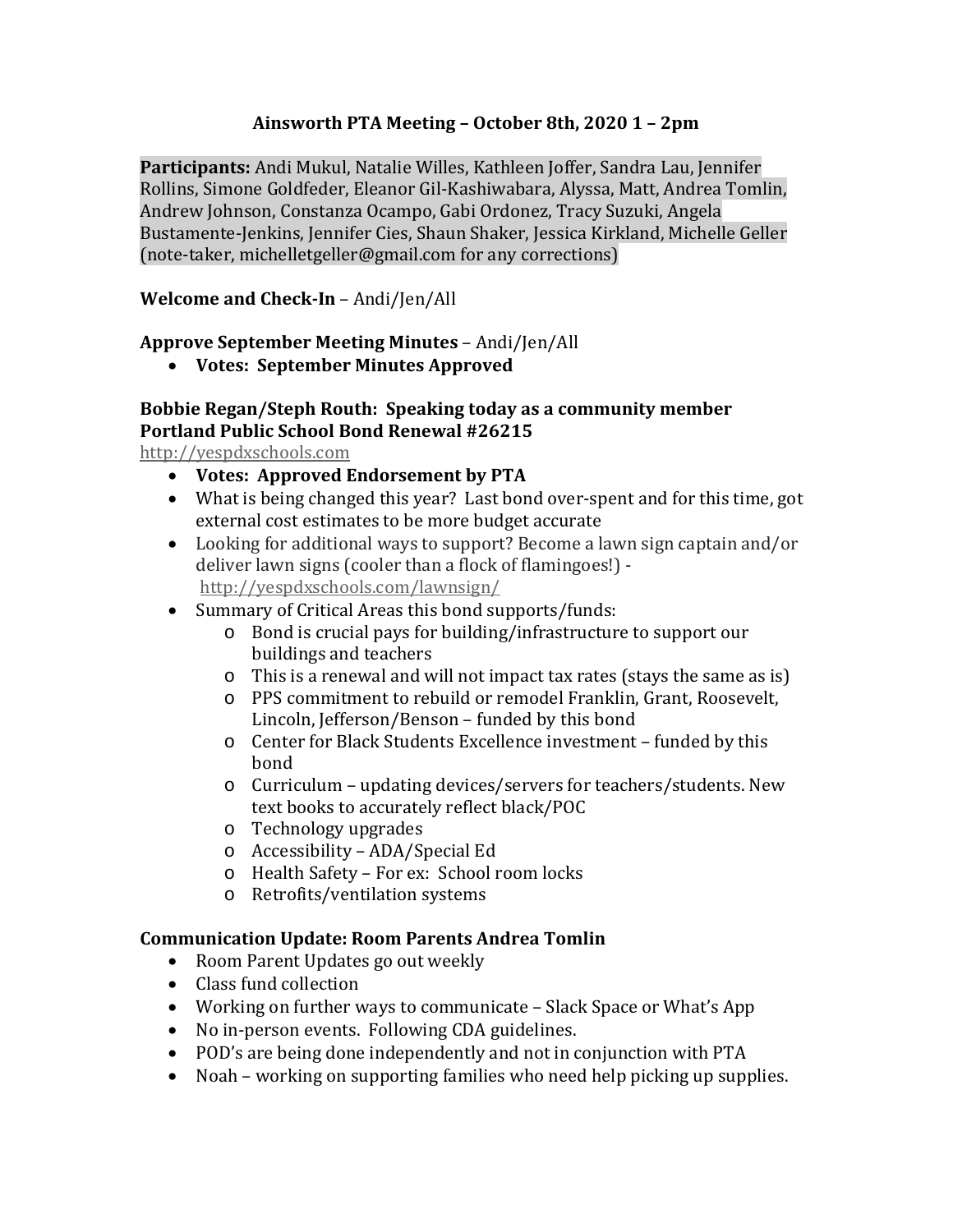#### **Foundation - Natalie Wiles**

- Foundation supports FTE's
- 1/3 money back to the district
- New idea to share thought starter:
	- o Greatest need is to maintain EA's support our kids who are falling behind in both English/Spanish programs. With distant learning, we will have a greater need this year.
	- o PTA to withhold fundraising this year, shift goal to each family donate or raise \$500 per family (understand equity issues, give alternate ways to support)
	- o Options to donate money or other ways to contribute to support.
	- o Remove conflict with PTA + Foundation fundraising. Have all resources point to support students during this new normal.
- PTA Funds currently support:
	- $\circ$  Educating our families on what the money is going to now, community building events.
	- o Monthly Q&A (community building, break out rooms so the kids/families can have social time/ice breakers)
- Concerns/Risks: Jennifer Rollins
	- o From a legal perspective, funds are not transferrable
	- o Need to understand where the rest of the foundation sits
	- o Only person that we would leverage to support, shift from a PTA volunteer to a Foundation volunteer.

## **PTA Membership for the 2020/2021 School Years**

 Dues are due before 10/31 – click here to join! https://ainsworthelementary.org/

## **Equity & Inclusion: Gabby**

- Started an infinity group who prefer communication in Spanish
- Held a virtual meeting. Connection/Answer questions
- Great space to promote integration and collaboration

## **Outreach Update: Jessica Kirkland**

- Outreach: Bi-lingual counselor support needed. Limited funding, looking for parent outreach support. Interested? Email to get involved! ainsworthptainfo@gmail.com
- Clothing & Shoe Drive: Clothing, Confidence, Inclusion https://mynewredshoes.org/

## **Hispanic Heritage Evening October 23rd**

- Creating a video, single one hour video
- Supporting Hispanic culture
- Student work, student participation, teacher work